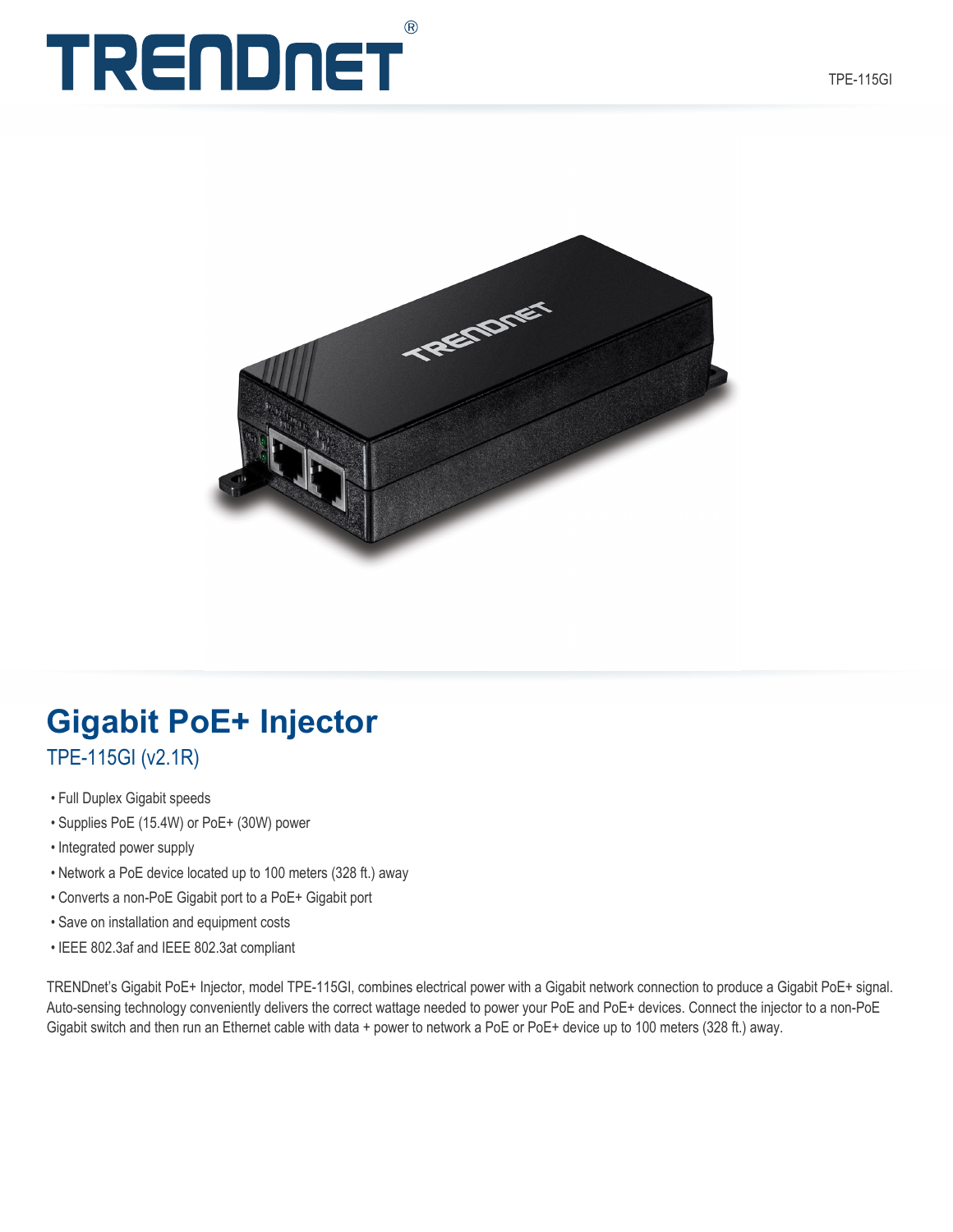





# **PoE**

Supplies a PoE device with PoE (15.4W) or PoE+ (30W) power.

### **Installation Flexibility**

Wall-mountable design accommodates most installations scenarios.



## **Gigabit Speeds**

Full Duplex 2Gbps Ethernet speeds with this PoE+ injector.



# **PoE**

Supplies a PoE device with PoE (15.4W) or PoE+ (30W) power



## **Easy Installation**

No configuration needed, simply connect a PoE network device



## **Installation Flexibility**

Wall-mountable design accommodates most installations scenarios



### **Gigabit Ports**

1 x Gigabit Ethernet port and 1 x PoE+ Gigabit Ethernet port



## **PoE Distance**

Provides a PoE+ network connection up to 100 meters (328 ft.)



**LED Indicators** LED indicators confirm PoE connectivity



## **Auto-Sensing Technology**

Auto-sensing technology delivers up to 30W to an 802.3at PoE+ device with backwards compatibility for 802.3af PoE (15.4W) devices.